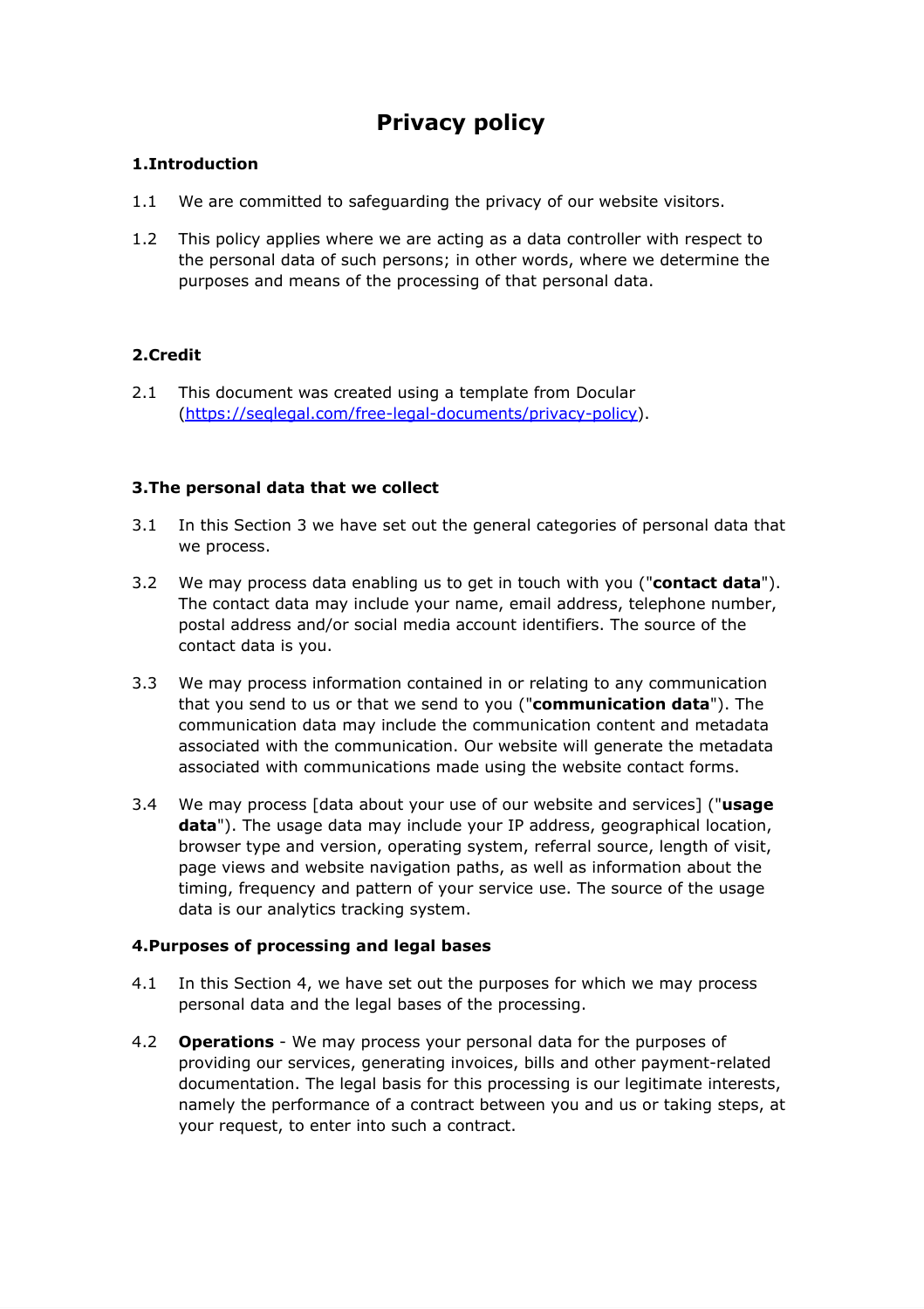- 4.3 **Direct marketing** We may process contact data for the purposes of creating, targeting and sending direct marketing communications by email, SMS, post and/or and making contact by telephone for marketing-related purposes. The legal basis for this processing is our legitimate interests, namely promoting our business and communicating marketing messages and offers to our website visitors and service users.
- 4.4 **Record keeping** We may process your personal data for the purposes of creating and maintaining our databases, back-up copies of our databases and our business records generally. The legal basis for this processing is our legitimate interests, namely ensuring that we have access to all the information we need to properly and efficiently run our business in accordance with this policy.

## **5.Providing your personal data to others**

- 5.1 We may disclose your personal data to our insurers insofar as reasonably necessary for the purposes of obtaining or maintaining insurance coverage, managing risks, obtaining professional advice.
- 5.2 Financial transactions relating to our services may be handled by our payment services providers, *paypal*. We will share transaction data with our payment services providers only to the extent necessary for the purposes of processing your payments, refunding such payments and dealing with complaints and queries relating to such payments and refunds. You can find information about the payment services providers' privacy policies and practices at *https://www.paypal.com/uk/webapps/mpp/ua/privacy-full*.
- 5.3 In addition to the specific disclosures of personal data set out in this Section 5, we may disclose your personal data where such disclosure is necessary for compliance with a legal obligation to which we are subject, or in order to protect your vital interests or the vital interests of another natural person. We may also disclose your personal data where such disclosure is necessary for the establishment, exercise, or defence of legal claims, whether in court proceedings or in an administrative or out-of-court procedure.

#### **6.Retaining and deleting personal data**

- 6.1 This Section 6 sets out our data retention policies and procedures, which are designed to help ensure that we comply with our legal obligations in relation to the retention and deletion of personal data.
- 6.2 Personal data that we process for any purpose or purposes shall not be kept for longer than is necessary for that purpose or those purposes.
- 6.3 We will retain your personal data as follows: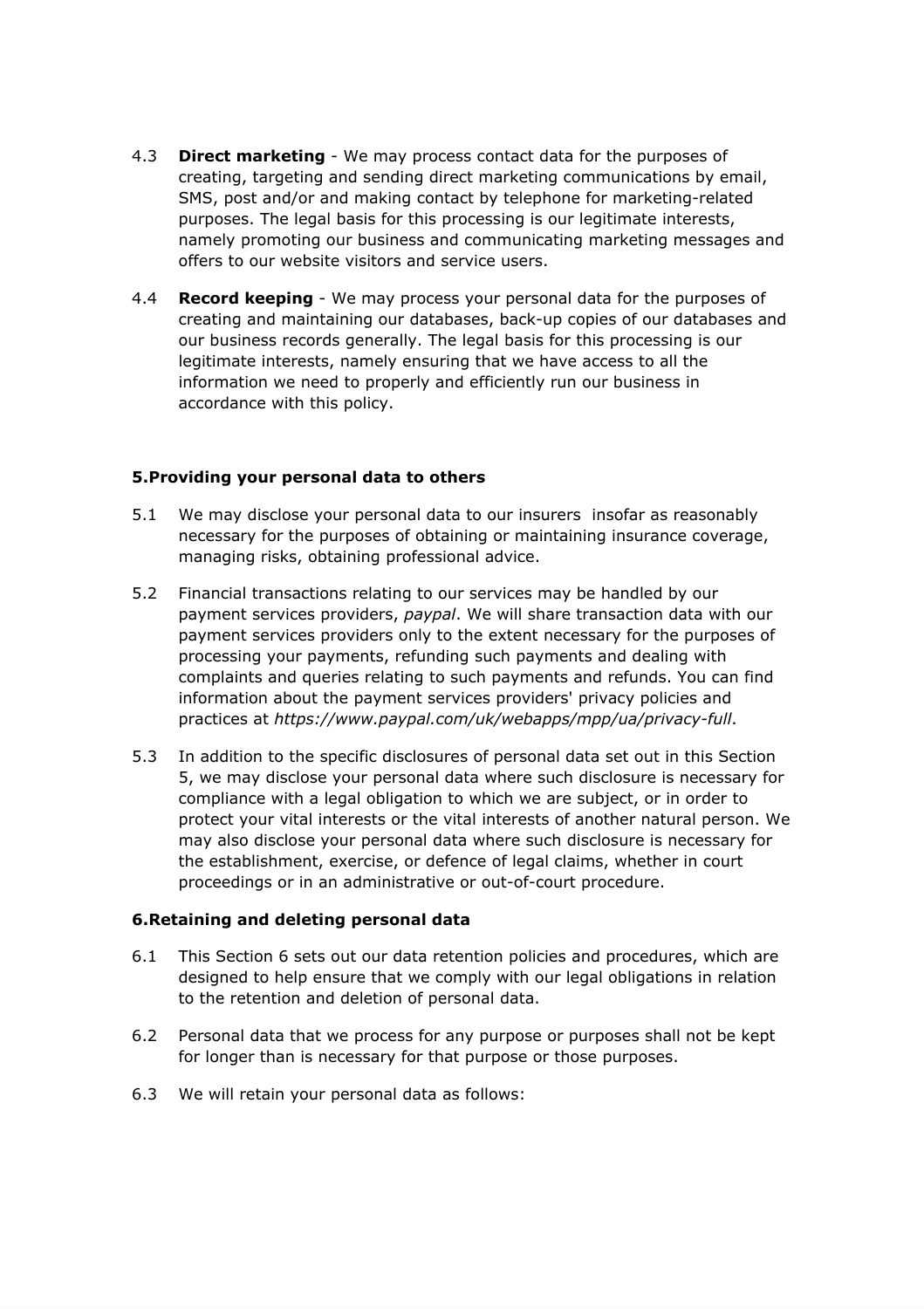- (a) contact data will be retained for a minimum period following the date of the most recent contact between you and us, and for a maximum period of *6 years* following that date;
- (b) communication data will be retained for a minimum period following the date of the communication in question, and for a maximum period of *6 years* following that date;
- (c) usage data will be retained for *6 years* following the date of collection and
- 6.4 Notwithstanding the other provisions of this Section 6, we may retain your personal data where such retention is necessary for compliance with a legal obligation to which we are subject, or in order to protect your vital interests or the vital interests of another natural person.

## **7.Your rights**

- 7.1 In this Section 7, we have listed the rights that you have under data protection law.
- 7.2 Your principal rights under data protection law are:
	- (a) **the right to access** you can ask for copies of your personal data;
	- (b) **the right to rectification** you can ask us to rectify inaccurate personal data and to complete incomplete personal data;
	- (c) **the right to erasure** you can ask us to erase your personal data;
	- (d) **the right to restrict processing** you can ask us to restrict the processing of your personal data;
	- (e) **the right to object to processing** you can object to the processing of your personal data;
	- (f) **the right to data portability** you can ask that we transfer your personal data to another organisation or to you;
	- (g) **the right to complain to a supervisory authority** you can complain about our processing of your personal data; and
	- (h) **the right to withdraw consent** to the extent that the legal basis of our processing of your personal data is consent, you can withdraw that consent.
- 7.3 These rights are subject to certain limitations and exceptions. You can learn more about the rights of data subjects by visiting [\[https://edpb.europa.eu/our-work-tools/general-guidance/gdpr-guidelines-re](https://edpb.europa.eu/our-work-tools/general-guidance/gdpr-guidelines-recommendations-best-practices_en) [commendations-best-practices\\_en](https://edpb.europa.eu/our-work-tools/general-guidance/gdpr-guidelines-recommendations-best-practices_en) and [https://ico.org.uk/for-organisations/guide-to-data-protection/guide-to-the-ge](https://ico.org.uk/for-organisations/guide-to-data-protection/guide-to-the-general-data-protection-regulation-gdpr/individual-rights/) [neral-data-protection-regulation-gdpr/individual-rights/\]](https://ico.org.uk/for-organisations/guide-to-data-protection/guide-to-the-general-data-protection-regulation-gdpr/individual-rights/).